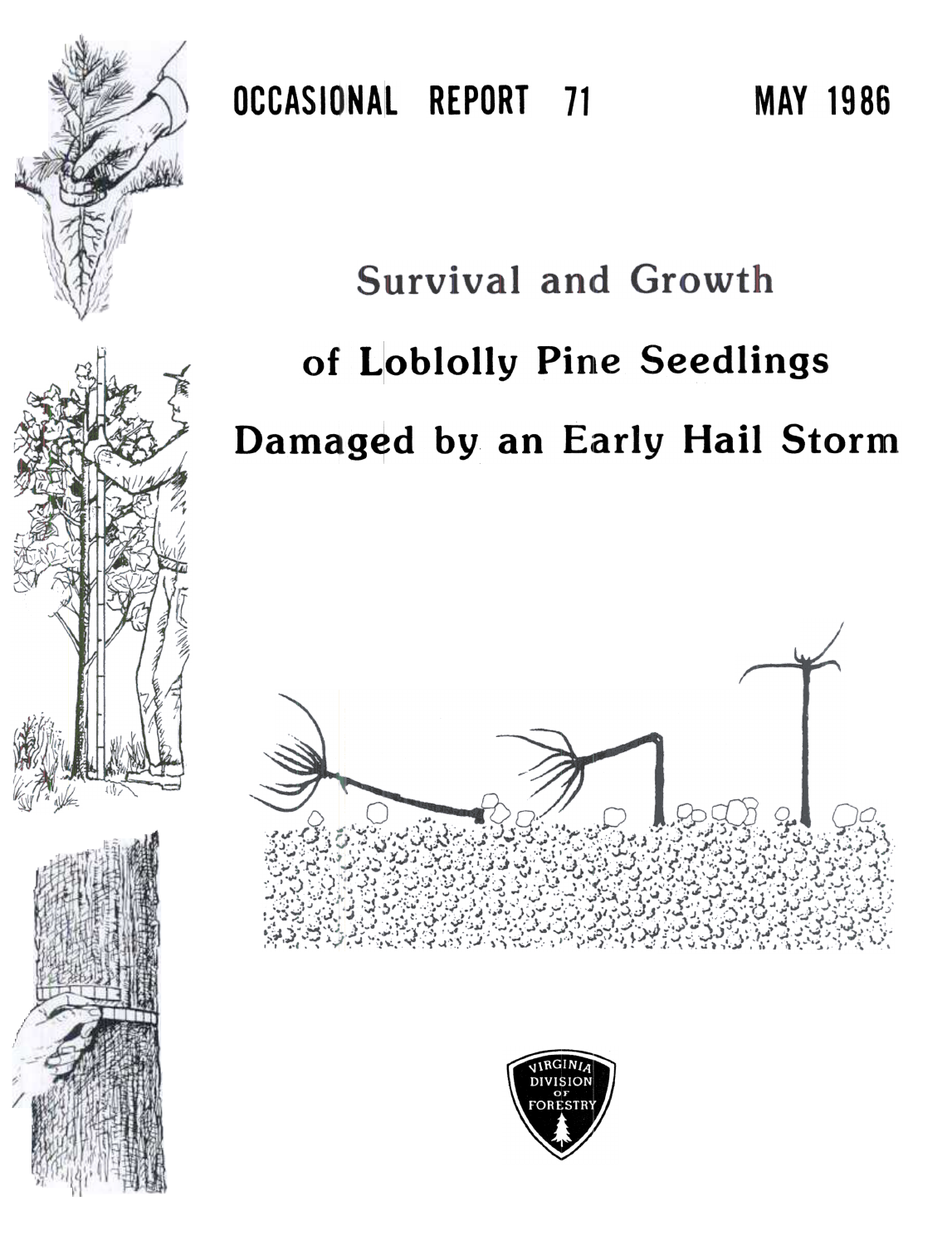Survival and Growth of Loblolly Pine Seedlings Damaged by an Early Hail Storm

> by: Thomas A. Dierauf Ronald S. Jenking, Donald L. Hixson

Abstract. In May of 1983, just 29 days after completion of seeding, a severe hail storm struck the New Kent Nursery. Immediate Mortality of loblolly pine seedlings was about 16 percent. Surviving seedlings with three different kinds of damage were marked and observed through the season. Seedlings with stems broken at the groundline (and thus supported) survived best (62 percent), and survivors had the best growth. Seedlings with stems broken above the groundline (and thus not supported) survived worst (24 percent), and survivors were intermediate in growth. Seedlings with unbroken stems, but which lost most of their cotyledons, were intermediate in survival (46 percent), and survivors had the slowest growth. Seedlings that "escaped" the hail by germinating late, after the storm, had a survival of only 50 percent and made less growth than seedlings with stems broken at the groundline.

#### INTRODUCTION

 $\mathcal{C}$ 

(

 $\hat{\mathbf{v}}$ 

On May 26, 1983, 29 days after seeding was completed, a serious hail storm struck the New Kent Nursery in late afternoon. Hail stones up to the size of large marbles fell intermittently for about 45 minutes. Seedlings were less than three weeks old when the storm occurred, and those in the cotyledon stage were extremely vulnerable. Some seed was still germinating. Along with the hail, about three inches of rain caused additional mortality by washing out and/or burying some seedlings. However, in low areas where the rain accumulated, it protected seedlings somewhat from the impact of hail stones.

The day after the storm we tried to assess seedling damage on 54 permanent sample plots that were evenly distributed over the Nursery. These plots were six inches wide and extended across the seedbed. We tallied seedlings as "living" (which included many seriously damaged seedlings, because the majority of seedlings sustained at least some hail damage) or "dead" (top completely broken off, broken so badly that there was no chance of recovery, or all cotyledons gone). The average for these 54 plots was 77 "living" and 15 "dead", for an immediate mortality of 16 percent. We wondered about the many seriously damaged seedlings that we tallied as "living", how many would survive and how well they would grow, and so we installed the following study. From here on, seedling mortality will refer to seriously damaged seedlings that were tallied as "living" when the initial assessment was made.

1/ Chief of Research, Nursery Superintendent, and Nursery Foreman respectively for the Virginia Division of Forestry.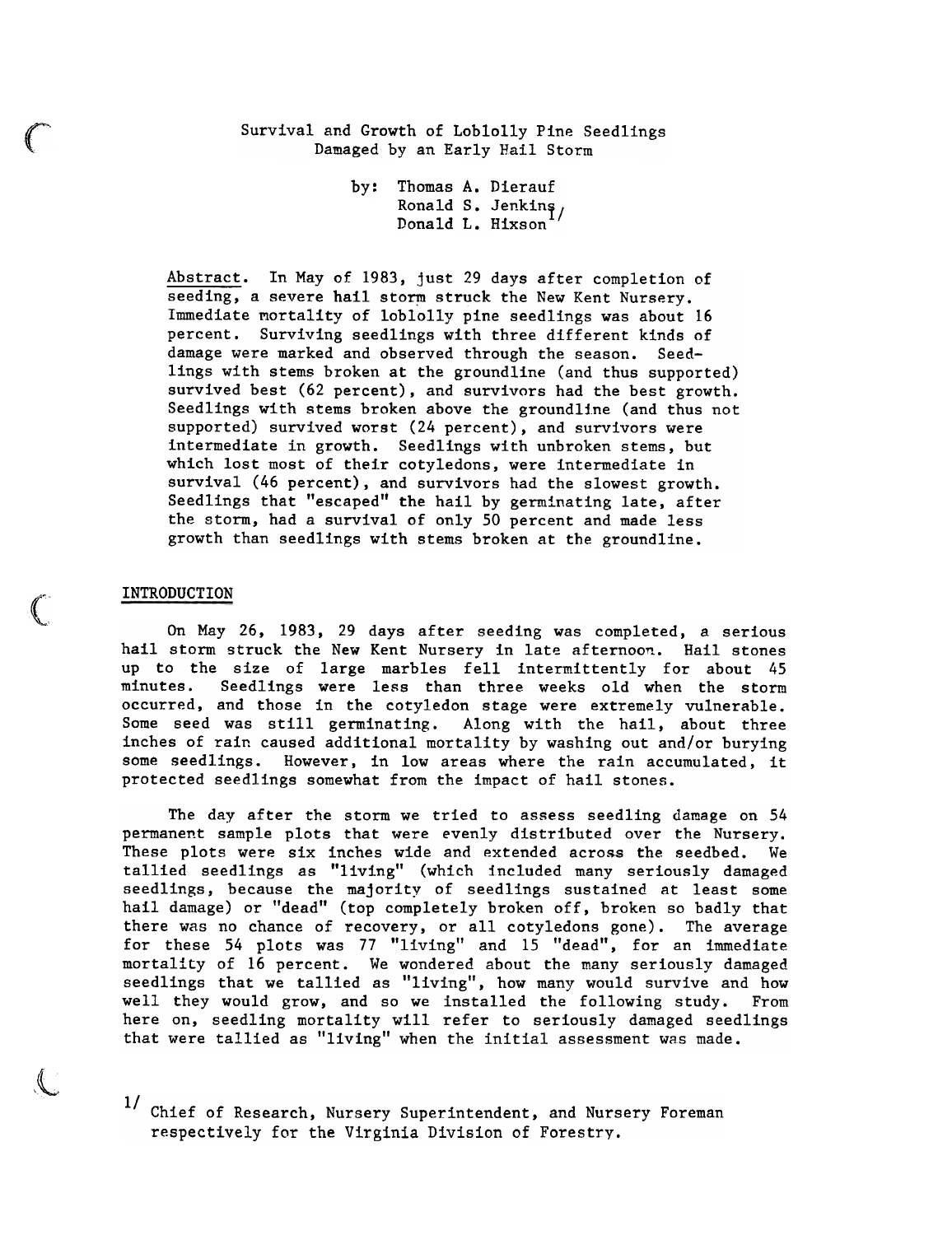#### PROCEDURE

On June 7, 12 days after the storm, we selected  $168$  seriously damaged seedlings, in ten small plots scattered over the Nursery, for observation throughout the growing season. A one-inch diameter steel ring was placed over each damaged seedling, so that other seedlings were excluded, with a cclored toothpick inside the ring to indicate the following three kinds of damage (Figure 1):

l. Seedling stem broken at groundline, lying horizontally and supported by the ground (red toothpick)

2. Stem broken above the ground, and not supported by the ground (green toothpick)

3. Stem not broken, but only one or two cotyledons intact (blue toothpick)





- l. Stem broken at groundline (support
- 2. Stem broken above groundline (not supporte
- 3. Stem not broken, but most cotyledons broken of

We also marked seedlings that had emerged after the hail storm, with steel rings and yellow toothpicks. The ten plots varied in length, and each contained from 15 to 26 damaged seedlings and O to 5 late germinants.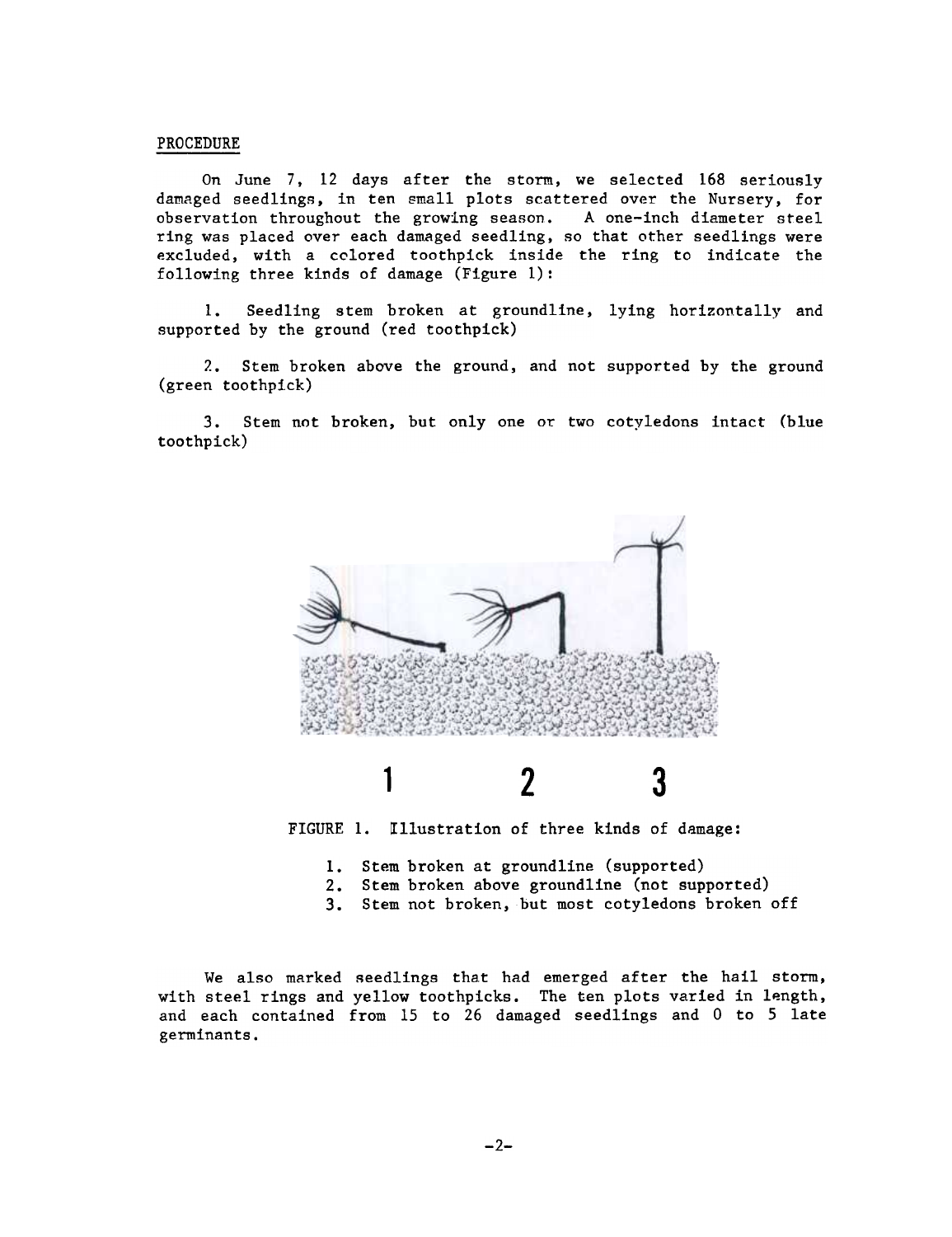#### RESULTS

 $\mathbf{C}$ 

A steady loss of damaged seedlings occurred throughout the growing season; when a final evaluation was made on November 7, only 43 percent of the seedlings that had been marked were still alive (Table 1). Survival of seedlings with stems broken at the groundline was best; it was next best for seedlings with all but one or two cotyledons broken off, and worst for seedlings with stems broken above the groundline. Only half of the late germinants survived.

|                          |         | Damage Class   |                  |                |                |                |                |        |      |                | Late                    |
|--------------------------|---------|----------------|------------------|----------------|----------------|----------------|----------------|--------|------|----------------|-------------------------|
| Plot<br>Location         |         |                |                  | $\overline{2}$ |                | $\overline{3}$ |                | Totals |      | Germinants     |                         |
|                          |         | 6/7            | 11/7             | 6/7            | 11/7           | 6/7            | 11/7           | 6/7    | 11/7 | 6/7            | 11/7                    |
| W1                       | $Z - 3$ | 5              | 4                | 5              | 4              | 5              | 5              | 15     | 13   | 5              | 5                       |
|                          | $FF-5$  | 5              | $\overline{3}$   | 5              | 1              | 5 <sup>5</sup> | $\overline{2}$ | 15     | 6    | 5              | $\overline{\mathbf{3}}$ |
| W <sub>2</sub>           | $V-6$   | 5              | 3                | 5              |                | 5              | 4              | 15     | 8    | $\mathbf 0$    |                         |
|                          | $X-6$   | 10             | 6                | 11             |                | 5              | 3              | 26     | 10   | 0              |                         |
|                          | $II-8$  | 5              | $\mathbf 1$      | 5              |                | 5              | $\overline{2}$ | 15     | 4    | 3              | $\mathbf{1}$            |
| W3                       | $CC-2$  | 5              | $\overline{2}$   | 5              |                | 5              | $\mathbf{2}$   | 15     | 5    | 5              | $\mathbf{2}$            |
|                          | $II-5$  | 10             | 8                | 10             |                | $\overline{2}$ | $\bf{0}$       | 22     | 9    | $\overline{2}$ | 1                       |
|                          | $QQ-5$  | 5              | 4                | 6              | $\overline{2}$ | 4              | $\mathbf 0$    | 15     | 6    | 5              | $\overline{\mathbf{3}}$ |
| FW1                      | $K-7$   | 5              | 4                | 5              | $\overline{2}$ | 5              | $\overline{2}$ | 15     | 8    | $\mathbf 0$    |                         |
| FW3                      | $D-7$   | $\overline{5}$ | $\boldsymbol{2}$ | $\overline{2}$ | $\mathbf{1}$   | $\overline{5}$ | 1              | 15     | 4    | $\overline{2}$ | 0                       |
| Totals                   |         | 60             | 37               | 62             | 15             | 46             | 21             | 168    | 73   | 30             | 15                      |
| <b><i>Z</i></b> Survival |         | 62             |                  | 24             |                | 46             |                | 43     |      | 50             |                         |

Table 1. Number of seedlings marked on June 7 and still alive on November 7

Growth of surviving seedlings varied considerably according to type of damage (Table 2 and Figure 2). Seedlings with stems broken at the groundline grew most, seedlings with stems broken above the groundline were intermediate in growth, and seedlings with only one or two cotyledons grew least. Late germinants grew slightly better than seedlings with stems broken above the groundline. The average root collar diameter for the Nursery as a whole was 4.9/32 inch, based on seedlings lifted and measured from the 54 permanent plots in November.

Seedlings with broken stems grew surprisingly well. Compression wood straightened the stem where it had broken, and by the end of the season only a slight angular offset and/or a small swelling remained of the injury. On many seedlings the break was hardly noticeable (Figure 2). Seedlings that lost most of their cotyledons grew poorly, and some were stunted so badly that they were no larger in November than they were in early June. It was possible in November to find living seedlings with only the one or two cotyledons that survived the hail storm. Late germinants never caught up with undamaged or lightly damaged seedlings that germinated earlier.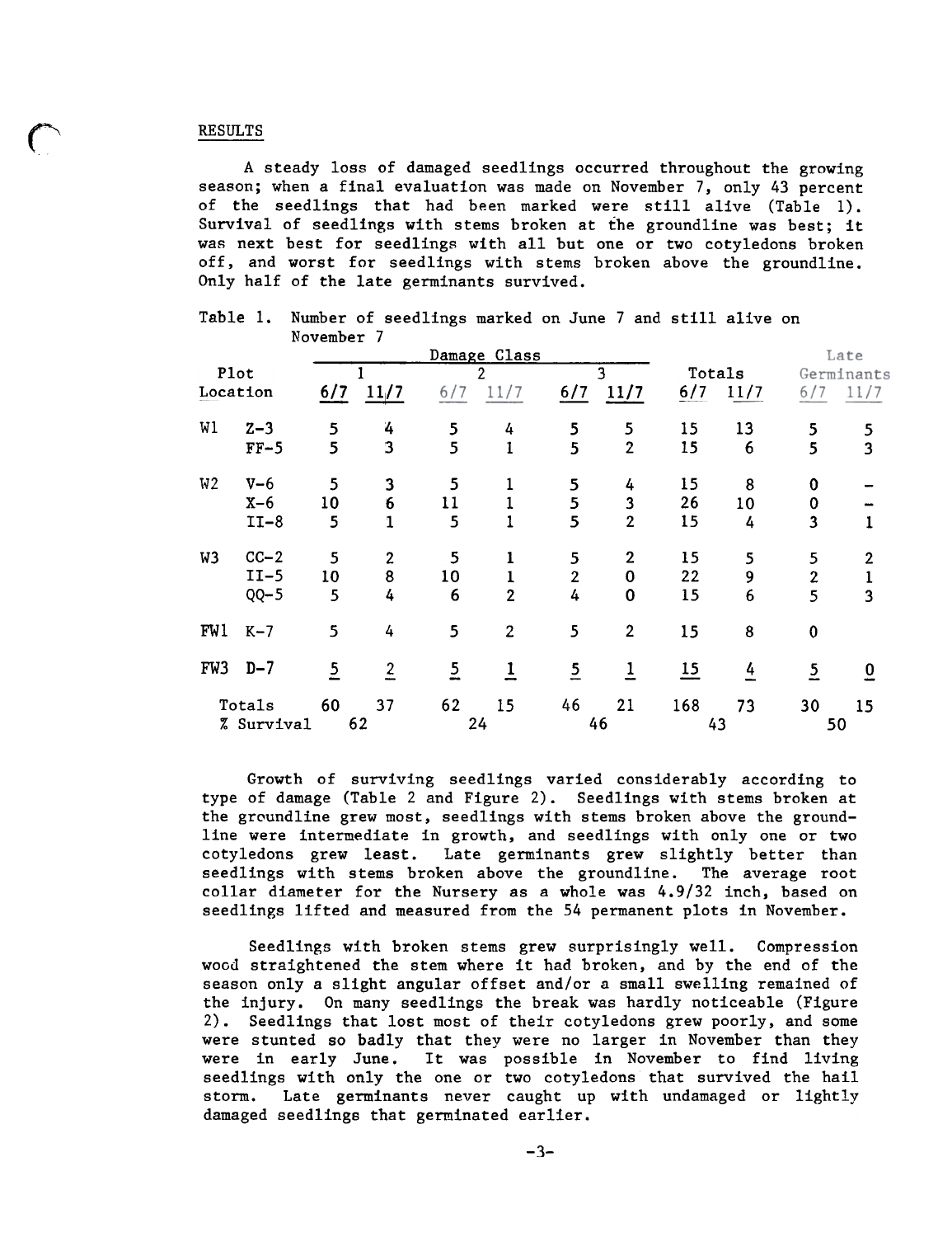|                 |                    | Root Collar Diameter                          | Average Top Length <sup>1</sup>                                  |  |  |
|-----------------|--------------------|-----------------------------------------------|------------------------------------------------------------------|--|--|
| Damage<br>Class | Mean<br>3.7<br>3.0 | Range<br>$2$ to $8$<br>$2$ to $6$<br>$2$ to 5 | Mean<br>Range<br>6.1<br>to 9<br>5.0<br>1 to r<br>4.0<br>$l$ to 7 |  |  |
| Late Germinants | 3.9                | $2$ to $6$                                    | EΩ                                                               |  |  |

<sup>Table</sup> 2. Average root collar diameter (32<sup>nd</sup> of inch) and top length

~

,f" **,** 

 $_{\ell}$ V

(inches) on November 7



- FIGURE 2. Typical seedlings, of average root collar diameter and top length, from each damage class:
	- 1. Stem broken at groundl
	- 2. Stem broken above groundl
	- 3. Stem not broken, but most cotyledons broken of a. Average size
		- b. Shrubby seedling that frequently resulted from this kind of damage
	- \* Typical late germinant

 $1/$ 

The seedling crop was top-clipped three different times: during the set second week of August and the first and fourth weeks  $\sigma$  september. Clipping heights were approximately 6 to 7 inches for the fir clipping and 7 to 8 inches for the second and third clipping Approximately 50 percent of the seedlings were clipped at least once, and seedlings cut at the first clipping were generally cut it is controlled third clipping.